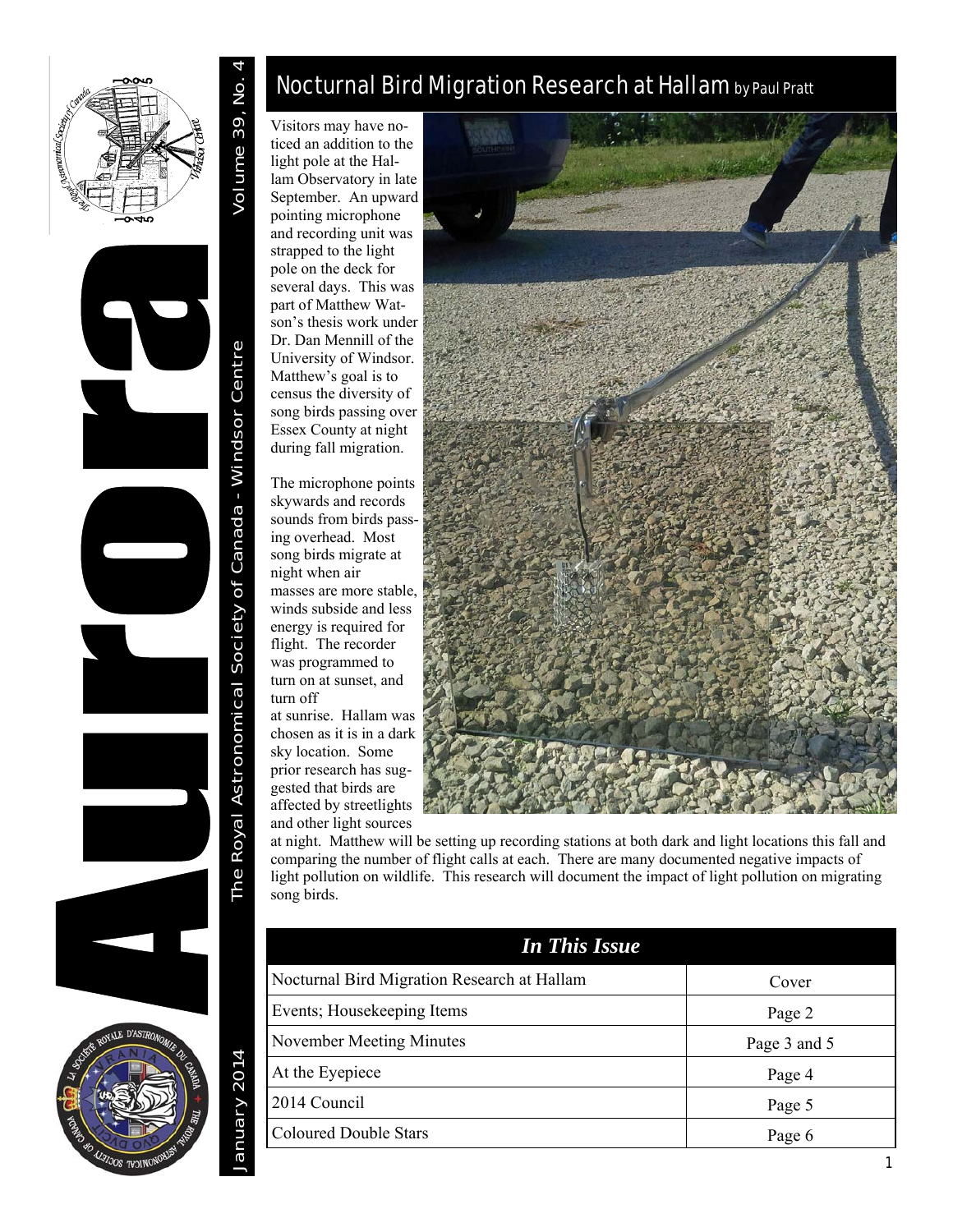# Calendar of Events

### *Our next meeting…*

Tuesday February 18, 2014 **7:30 p.m.** at

Ojibway Park Nature Centre 5200 Matchette Road

*Main Speaker…* 

To Be Determined

*Topic…* 

*To Be Determined* 

#### $\frac{1}{1}$ km<sup>1mi</sup> MAPQUEST"-ශි 401)  $\widehat{(46)}$ th Middle Ros m. <- To Windsor Comber Hwy 46 / Middle Ro 7th Concession u. Ruscom Station Filbury-West-South Middle R 46 9th Concession<br>9th Concession **Observatory Site** ш n. 10th Concession 77 11th Concession (37) (37)  $(8/7)$ staples @2000 MapQuest.com, Inc.; @2000 DMTI

## Submissions

Aurora is published monthly except for July, August and December. The September, October, January, March and May issues are full newsletters (usually 6 pages) with a number of member submitted articles. The November, February, April and June issues are short flyers (2 pages).

Submitted articles can be of any length from a paragraph to multiple pages. I can scan pictures and/or diagrams (both prints and film) to support your article and the originals will be returned to you.

Submission deadline is the 1st of the month.

Editor: Steve Mastellotto Email: mmastellotto@cogeco.ca

### *Activities...*

 $\mathbf{a}$ Γ

> *Spica and the Moon:* Will be separated by 0.5 degrees (the diameter of the Moon) on **January 22nd** and 5 degrees below Mars.

*Saturn and the Moon:* Will be separated by 0.6 degrees on **January 25**

*Mercury and the Moon:* Will be separated by 4 degrees on the evening of **January 31** when Mercury is at it's maximum separation (18 degrees) from the Sun

*Open House Night at Hallam:* The next open house night at Hallam is on Saturday **February 8th** at 7:00 p.m..

*Venus* reaches its' greatest brilliancy at magnitude –4.9 on **February 15**

### **Hallam Observatory Site**

**Directions:** The map at left shows the Comber area and it includes the major highways (401, 77, 8 and 46) that are in the area of the observatory.

The most direct route from Windsor is "highlighted" on the map which is to take Highway 401 East to Highway 77 South to South Middle Road. Turn right onto South Middle Road and go about 1 kilometer and just after the point where Concession 9 joins it (it is hard to see this intersection) you will find the observatory site on the South side (left) of the road. 3989 South Middle Road.

If you hit the Rochester Townline Road (you come to a stop sign) you have gone too far.

# Membership

The Windsor Centre of The Royal Astronomical Society of Canada meets on the 3rd Tuesday of every month (except July and August) at the Ojibway Park Nature Centre. In addition to regular meetings the centre hosts a number of observing nights, a picnic and a December social. Members receive a copy of the Observer's Handbook, a subscription to SkyNews magazine and access to the Centre's library and telescopes. Optionally the RASC Journal is available in print form—online version free.

Annual Membership Fees: Please see the RASC website at **www.rasc.ca** for current rates.

Contact Greg Mockler at (519) 326-7255 or visit our website at: http://www.rascwindsor.com for more information.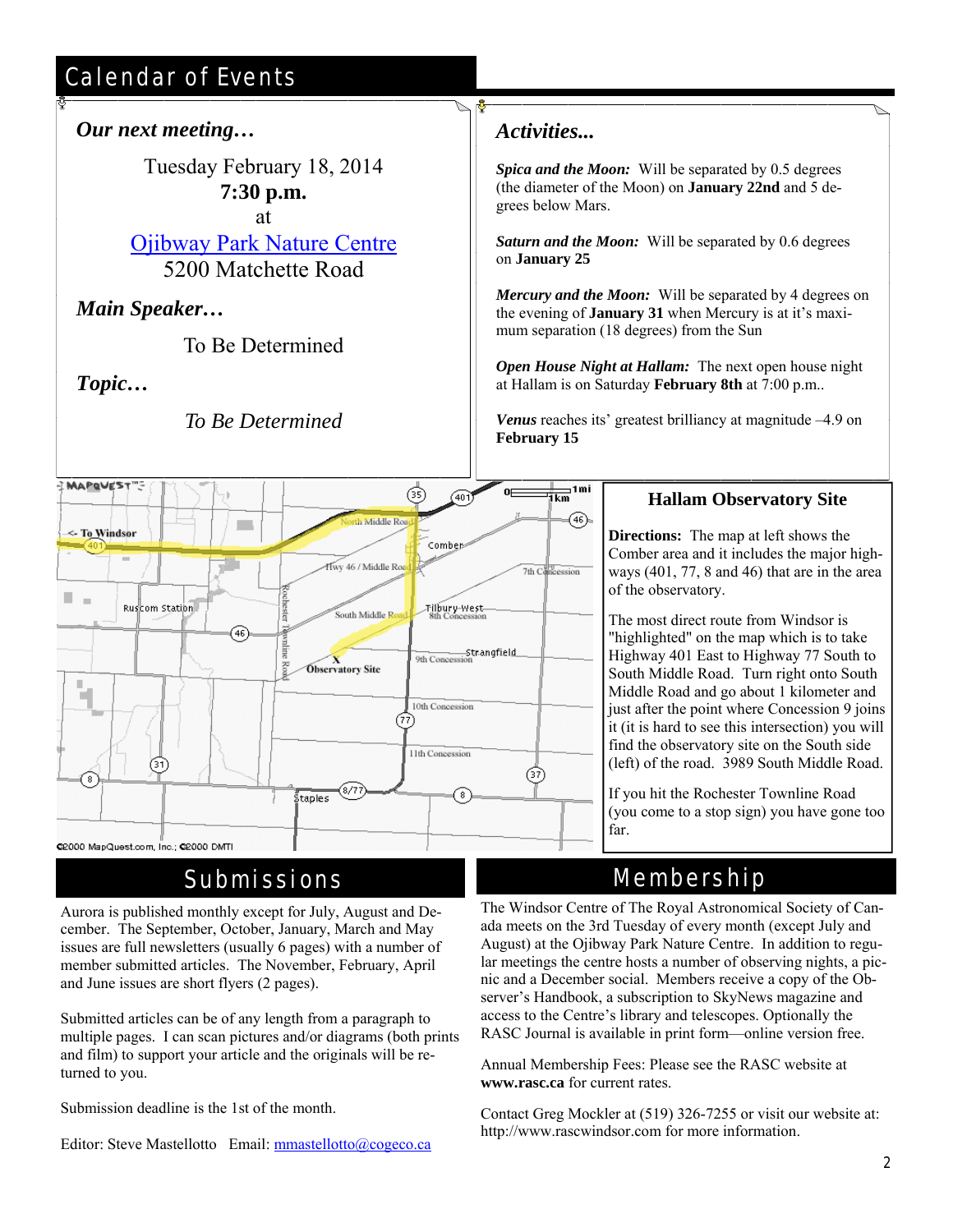## November 2013 Meeting Minutes by Matt McCall

The monthly meeting of The Royal Astronomical Society of Canada - Windsor Centre was held at the Ojibway Park Nature Centre on November 19, 2013.

Windsor Centre **President Rick Marion** chaired the Meeting. Rick called the meeting to order at 7:43 p.m. and welcomed members and guests to the Ojibway Nature Centre.

Motion to accept the minutes of the October 2013 meeting was made by Susan Sawyer-Beaulieu, seconded by Paul Pratt. **MO-TION CARRIED.**

Rick introduced Past President Paul Pratt, who presented the slate for **2014 RASC Windsor Centre Council**:

#### **Executive**

**President:** Rick Marion **1st Vice President:** Brian Thomas **2nd Vice President:** Mike Mastronardi **Secretary:** Matt McCall **Treasurer:** Greg Mockler **National Council Representative:** Mike Mastronardi **Past President:** Paul Pratt

#### **Council Members**

Dr. Pierre Boulos Randy Groundwater Steve Mastellotto Dave Panton Steve Pellarin Paul Preney Dan Taylor C. Joady Ulrich

#### **Appointed Positions**

**Honorary President:** Dr. Bill Baylis **Alternate Council Rep:** *Open Position* **Aurora Editor:** Steve Mastellotto **Director(s) of Observing:** Steve Pellarin, Juliana Grigorescu, Steve Mastellotto **Director of Public Education:** Matt McCall **Director of Public Relations:** Mike Mastronardi **Librarian:** Dr. Pierre Boulos **Light Pollution Abatement Director:** Dan Taylor **Recording Secretary:** Matt McCall **Hallam Observatory Director:** John Marn **Web Master:** Steve Mastellotto

**Motion to close executive nominations** made by Dan Taylor, seconded by Randy Groundwater.

**Motion to close council nominations** made by Steve Mastellotto, seconded by Susan Sawyer-Beaulieu.

Nominations closed. All in favor of slate for 2014 RASC Windsor Centre Executive & Council. **MOTIONS CARRIED.** 

Rick Marion thanked Paul Pratt for the presentation. He then gave thanks to the entire Centre for all the help during his first year as President.

Joady Ulrich was then called upon to present a **RASC Windsor Centre Service Award to Susan Sawyer-Beaulieu**; in honour of all her achievements as a member over the years. Susan served as the Centre's first female President, as well as in various other roles.

#### **Announcements**

**Hallam Observatory** key fee is now due **December Social** is Friday, Dec. 6, members encouraged to bring favorite foods **Next meeting** is January 21 **Next Hallam open house** is December 7 starting at 7 p.m.

Rick announced the **break** and then held the **Fifty-fifty draw**: Dr. John Huschilt won the winnings.

Dave Panton made a brief presentation regarding his **infrared light detector project**, informing the membership that it was nearly ready for use – simply needing a box to nicely fit all of the equipment. He claimed he could donate it to the Centre, and if anyone had any other ideas for use, to please let him know.

**Director of Observing Report, Steve Pellarin:** Steve's presentation began by showing the website www.cometisonnews.com, with lots of up-to-date info on **Comet ISON**. Current position showed it between the orbits of Venus and Earth.

Steve spoke of the unusual orbit of the comet, how it had recently dipped below the plane of the planets and would then cross back up again after perihelion. He then showed his own site of Leviathan Astronomy, which now contained an orbit simulator program for the comet, displaying live data.

Comet ISON will soon pass only 638,000 km above the Sun on November 28, and nobody is entirely certain what will happen when it does. We now know that there is actually a fairly small comet nucleus, which could result in partial disintegration if it passes well inside the Sun's Roche limit – the point at which gravitational influences could break up this small chunk of ice.

When it was discovered back in 2012, many scientists initially thought it could be related to the Kreutz sungrazers, but now realize it's a completely different sungrazing comet. The latest outburst has been fading over the last day or so, and so it's still very difficult to tell what it may do as it approaches perihelion.

He then moved on to slides of conjunctions and various other events in the night sky: Early **fall constellations** now moving into the west, with **Jupiter** now rising fairly early after dark. **Venus** is going through some changes in its phases – last month it had nearly a first quarter phase, but the crescent is now becoming smaller as the planet itself grows bigger in size from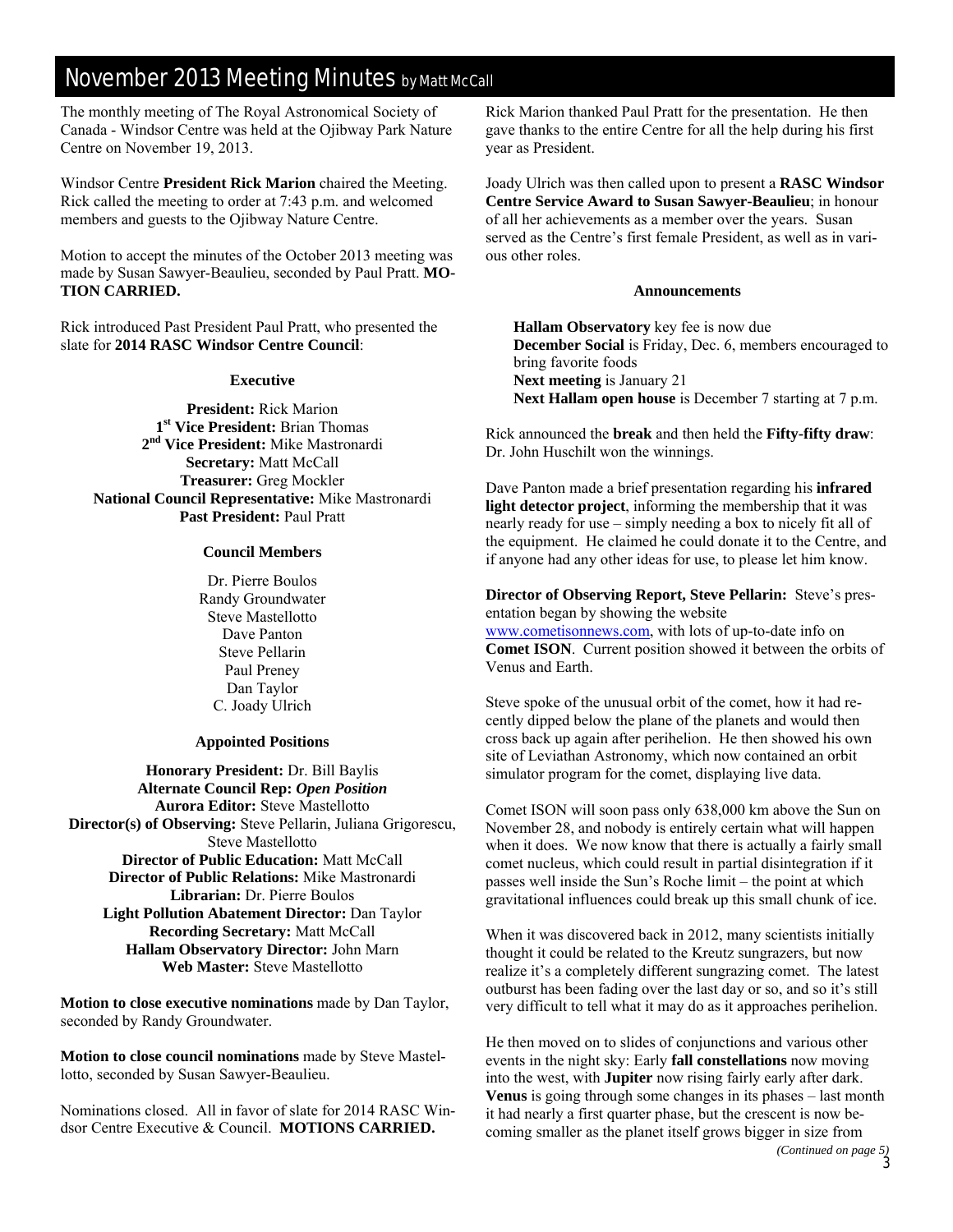### **At The Eyepiece: Taurus by Mike Ethier**



Most of us have a love/hate relationship with winter observing. We love the objects that come overhead from December through March, but we hate the suffering that northern latitude observers must endure during this period. Even the slightest breeze on a cold winter night can have a devastating effect on the observer, and new fallen snow turns an otherwise dark sky to milk. I happily confess to spending more time undertaking naked eye and binocular viewing in winter than telescopic. This month, I am combining all three methods for a brief session in Taurus.

Let us begin at Aldebaran, the eye of the Bull. The star burns bright and orange to the unaided eye, in binoculars, and also at 60x in a 12" scope. Though it appears within The Hyades cluster, Aldebaran is actually much closer (68 light years). The Hyades, also called Collinder 50 and Melotte 25, are 150 light years from us, and the closest open cluster after The Dipper. This V-shaped group has a wealth of material for binocular observers, and many fine doubles for the telescope. There are also two naked-eye doubles I enjoy splitting.  $θ1$  and  $θ2$  are magnitude 3.3 and 3.9 at 5.6', while the slightly more difficult σ pair are magnitude 4.6 and 5.1 at 7.2'. Good luck! My finest telescopic views of The Hyades are with the 4" Astroscan from Edmund Scientific, though I enjoy sweeping the group at low power with a 12" as well. In binoculars, this is one of the finest clusters out there! Fine doubles for binoculars include K and 67, magnitude 4.4 and 5.4 at 4.6' minutes, and LDS 2246, magnitude 4.8 and 6.7 at 4.2'. To name just one for the telescope, try lovely  $\Sigma$ 559, magnitude 6.9 and 7 at 3".

Tracing the bottom of the Hyades 'V' through Aldebaran and continuing NW, open cluster NGC1647 is easily swept up. Binoculars will show it, but it is really a telescopic object. It is very large and filled with faint stars, mostly magnitude 11 and 12. There are several pairs and triplets, and because of its great size there are a few starless areas, too. In an 8" it is a really stunning object at low power, but worthwhile to zoom in on areas at higher power, too. If you are showing non-astronomers these objects for the first time, it's fun to begin with The Hyades, then to have a look at The Pleiades, and then on to open cluster NGC1647, as it gives an idea of interstellar distances and how the cluster stars get dimmer and more compact the further they are from us.

Though there are other fine clusters in Taurus (and also Messier 1, not far away), I will wrap up this session with a double cluster, not far from The Hyades. Heading due west from Aldebaran, open clusters NGC1807 and NGC1817 will nicely fit into a telescopic low power field of view, and may even remind the observer of another, more famous double cluster. NGC1817 is a loose group and quite large, richer in stars than its smaller companion. A bright line of stars first catches the eye, and then the many fainter ones. NGC1807 is more compact, has fewer stars but seems to hold the eye better than NGC1817. They make an attractive pair (see photo at right - page 5). Have a look the next clear night!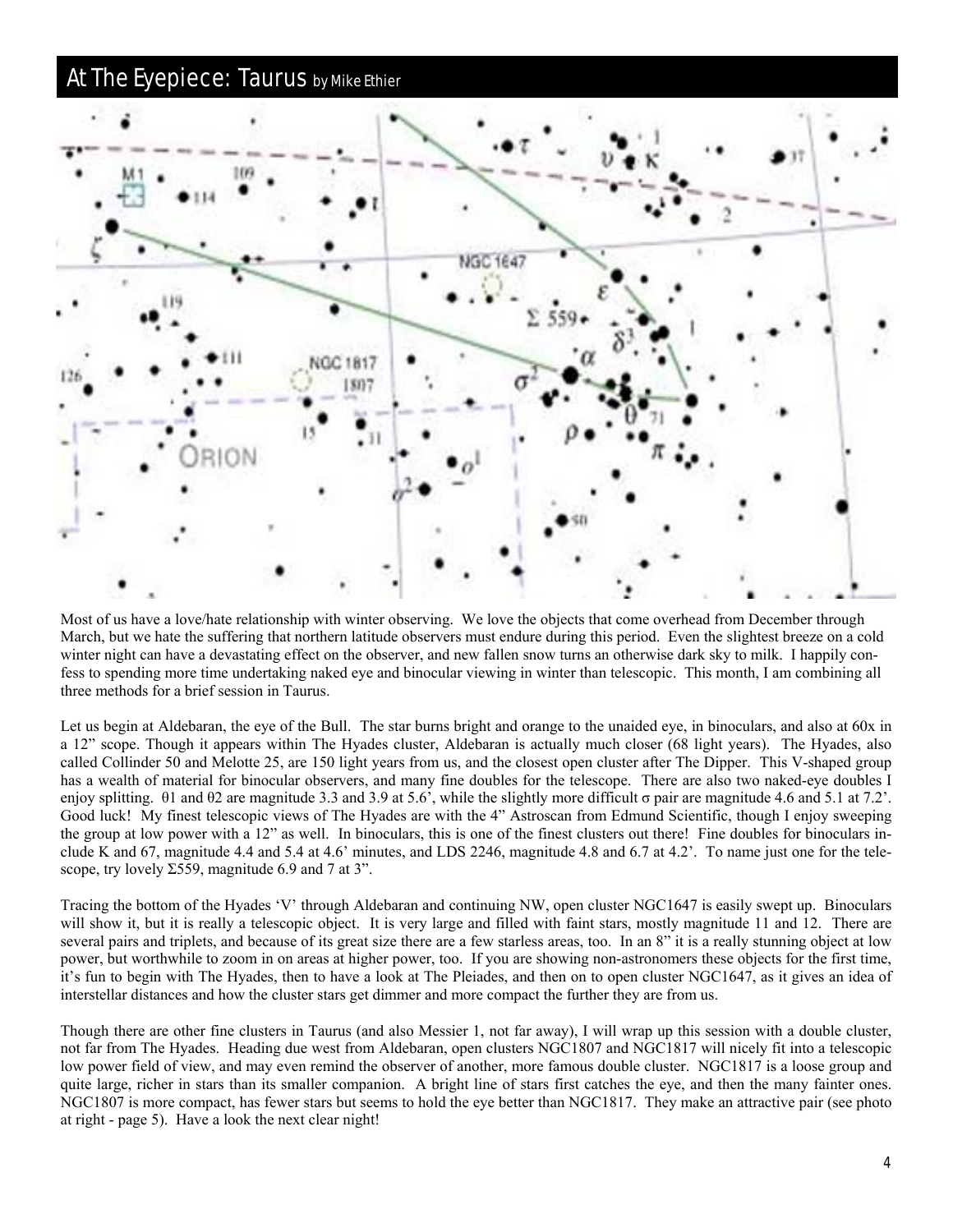# 2014 Council of the RASC - Windsor Centre

#### **Elected Officers**

| President             | Rick Marion      |
|-----------------------|------------------|
| 1st Vice-President    | Brian Thomas     |
| 2nd Vice-President    | Mike Mastronardi |
| Secretary             | Matt McCall      |
| Treasurer             | Greg Mockler     |
| National Council Rep. | Mike Mastronardi |
| Past-President        | Paul Pratt       |

#### **Councilors**

Steve Mastellotto Dave Panton Steve Pellarin Paul Preney Dan Taylor C. Joady Ulrich

Dr. Pierre Boulos Randy Groundwater

#### **Appointed Officers**

Honorary President Dr. William Baylis Librarian Dr. Pierre Boulos Recording Secretary Matt McCall Public Education Director Matt McCall Public Relations Director Mike Mastronardi Directors of Observing Juliana Grigorescu

Light Pollution Abatement Dir. Dan Taylor Hallam Observatory Director John Marn Aurora Editor Steve Mastellotto Webmaster Steve Mastellotto

 Steve Mastellotto Steve Pellarin



*Image of NGC 1807 and 1817 from the internet by Bernhard Hubl (Austria)* 

## November Meeting Minutes (continued)

#### *(Continued from page 3)*

Earth. As it nears us in its orbit, we're seeing less of the sunlitside, but the crescent is now extremely bright. After having reached furthest Eastern elongation from the Sun about a week ago, it is now moving closer to the Sun in our sky, and will be at its brightest the weekend of Dec.6-7.

**Last Quarter Moon** is on the  $25<sup>th</sup>$  of November. It is now moving into the early morning sky, so comets such as **Lovejoy & ISON** are affected by its brightness. **Mars** rises well before 1:45 a.m. after November. We are still in the middle of the **Taurid** meteor shower, which is caused by **Comet Encke** – lasting until about December 12, noting that pebbles enter the atmosphere during this shower and mere dust grains, which can make for a decent number of fireballs.

Rick thanked Steve for his excellent presentation, and had Randy Groundwater come up to make a brief announcement.

Randy mentioned that some members may have noticed the obituaries recently. **Dr. Shannon Sanborn** passed away not too long ago. He had been President of the Windsor Centre in 1977, with Randy becoming President the very next year. Dr. Sanborn had joined RASC Windsor not so much because he was an astronomer but because his son was very interested in it at the time.

Rick thanked everyone for coming and **adjourned the meeting at 9:43p.m..**



Point Pelee Dark Sky Night from September 14, 2013.

Photo by Dan Taylor.

Dan said we had nearly 100 guests and Matt and Randy handled most of the traffic as their scopes drew attention. Randy kept folks engaged doing sky tours and Matt wielded his scope from object to object.

A number of other RASC members helped out too.